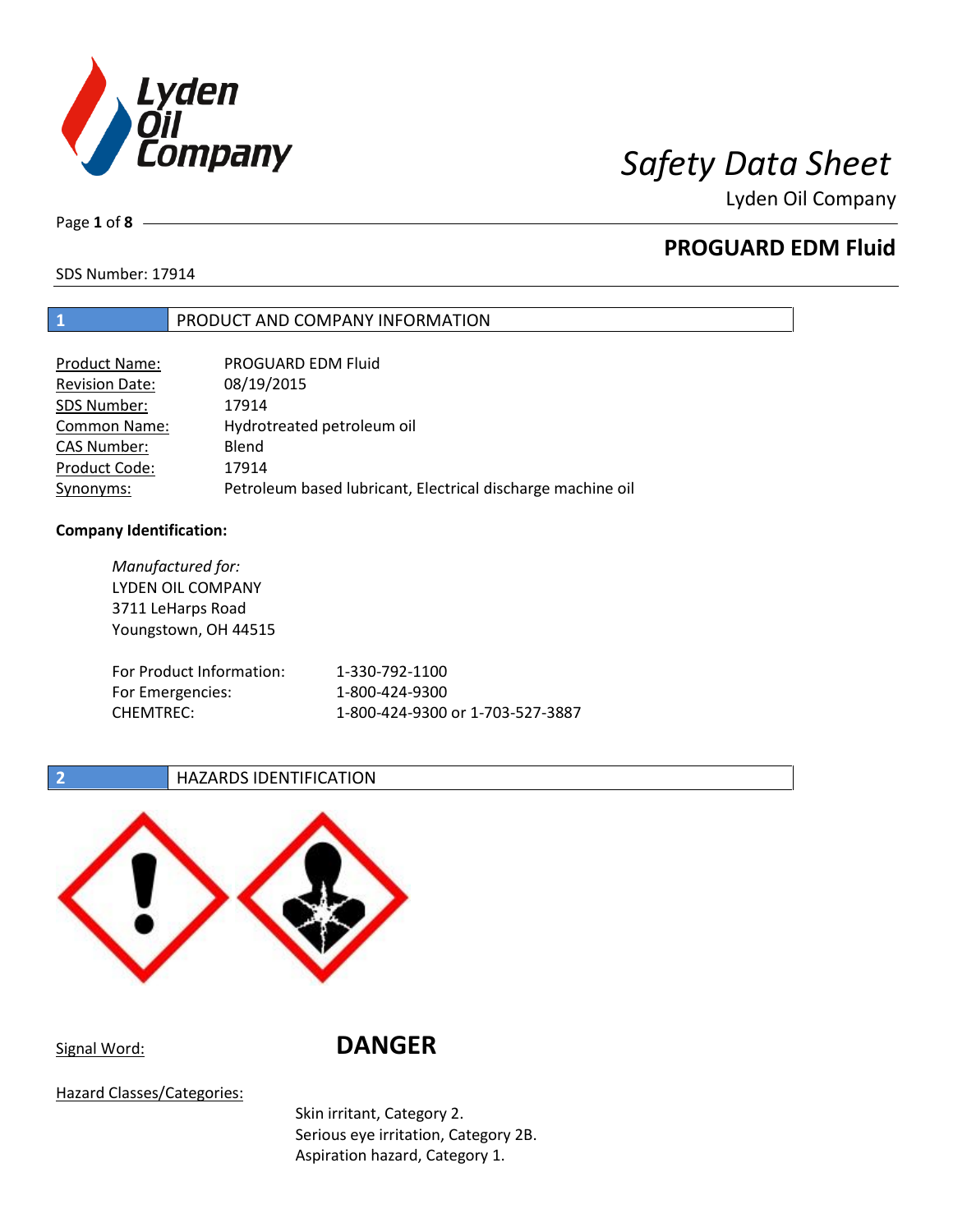

# Page **2** of **8 PROGUARD EDM Fluid** SDS Number: 17914 Hazard Statement(s): H315: Causes skin irritation. H320: Causes eye irritation. H304: May be fatal if swallowed and enters airways. Precaution Statement(s): P101: If medical advice is needed, have product container or label at hand. P102: Keep out of reach of children. P103: Read label before use. P302+352: IF ON SKIN: Wash with plenty of soap and water. P305+351+338: IF IN EYES: Rinse cautiously with water for several minutes. Remove contact lenses if present and easy to do – continue rinsing. P301+330+331: IF SWALLOWED: Rinse mouth. Do NOT induce vomiting. Other Hazard Statement(s):

Repeated exposure may cause skin dryness or cracking.

## **3** COMPOSITION / INFORMATION ON INGREDIENTS

Ingredients:

*Mixture of the substances listed below with nonhazardous additions.*

| <b>Chemical Name</b>          | <b>CAS Number</b> | Percentage |
|-------------------------------|-------------------|------------|
| Hydrotreated middle petroleum | 64742-46-7        | 100        |

*\*Any concentration shown as a range is to protect confidentiality or is due to batch variation.*

|   | ۰. |  |
|---|----|--|
|   |    |  |
| . |    |  |
|   |    |  |
|   |    |  |

**4** FIRST AID MEASURES

Description of First Aid Measures:

Inhalation:

If symptoms develop, move victim to fresh air. If symptoms persist, obtain medical attention.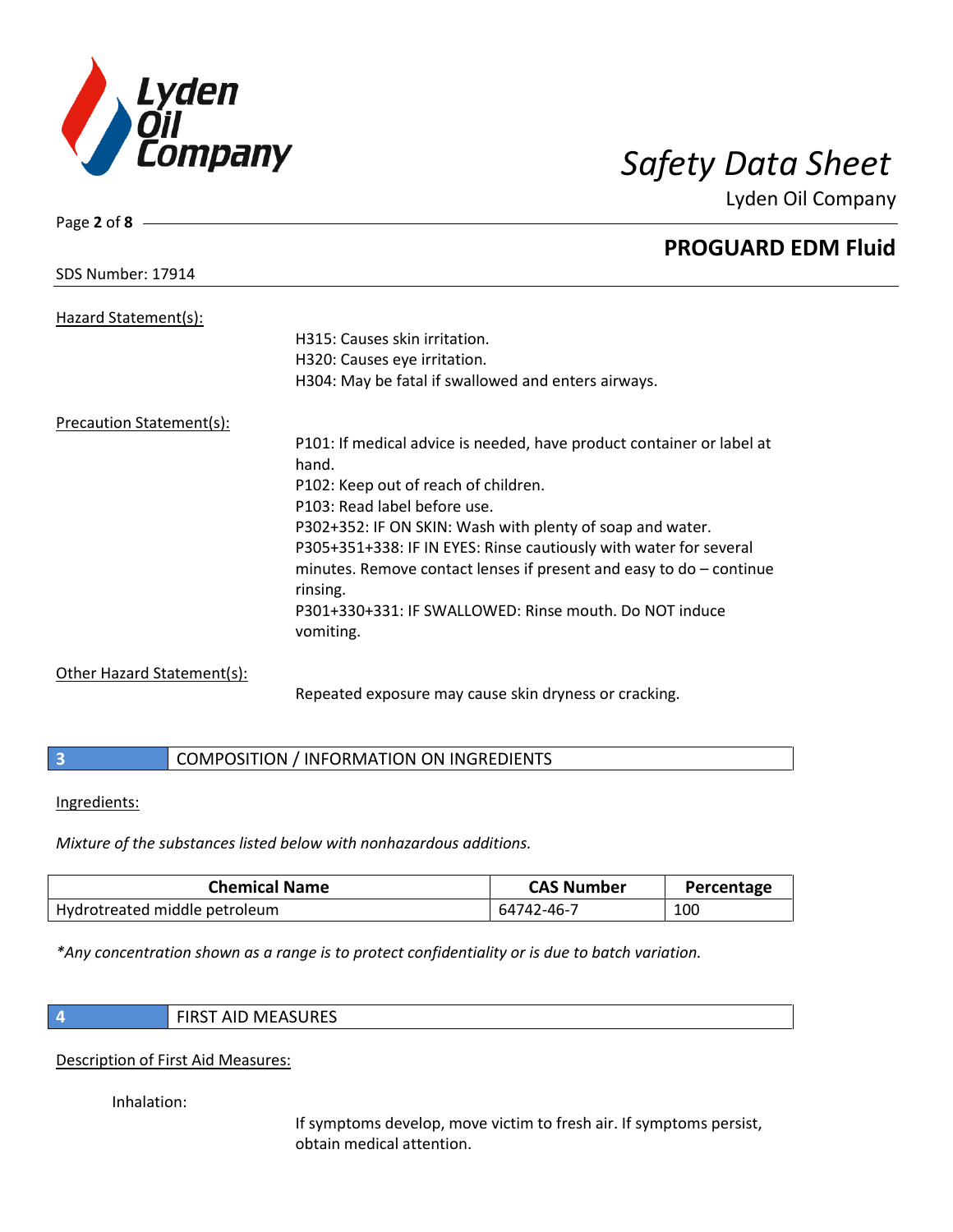

| Page 3 of 8 -                                 |                        |                                                                                                                                                              |
|-----------------------------------------------|------------------------|--------------------------------------------------------------------------------------------------------------------------------------------------------------|
|                                               |                        | <b>PROGUARD EDM Fluid</b>                                                                                                                                    |
| SDS Number: 17914                             |                        |                                                                                                                                                              |
| Skin Contact:                                 |                        |                                                                                                                                                              |
|                                               |                        | Wash with soap and water. Remove contaminated clothing and wash<br>before reuse. Get medical attention if needed.                                            |
| Eye Contact:                                  |                        |                                                                                                                                                              |
|                                               |                        | Rinse opened eye for several minutes under running water. If<br>symptoms persist, consult medical attention.                                                 |
| Ingestion:                                    |                        |                                                                                                                                                              |
|                                               | attention.             | Rinse mouth with water. If symptoms develop, obtain medical                                                                                                  |
| Symptoms and Effects, both acute and delayed: |                        |                                                                                                                                                              |
|                                               |                        | No further relevent data available.                                                                                                                          |
| <b>Recommended Actions:</b>                   |                        | Treat symptomatically. Call a doctor or poison<br>control center for guidance.                                                                               |
|                                               |                        |                                                                                                                                                              |
| 5                                             | FIRE FIGHTING MEASURES |                                                                                                                                                              |
| Recommended Fire-Extinguishing Equipment:     |                        |                                                                                                                                                              |
|                                               |                        | Use dry powder, foam, or carbon dioxide fire<br>extinguishers. Water may be ineffective in fighting<br>an oil fire unless used by experienced fire fighters. |
| Possible Hazards During a Fire:               |                        | Hazardous combustion products may include: A                                                                                                                 |
|                                               |                        | complex mixture of airborne solid and liquid                                                                                                                 |
|                                               |                        | particulates and gases (smoke). Carbon monoxide.<br>Unidentified organic and inorganic compounds.                                                            |
| Recommendations to Firefighters:              |                        | No special measures required.                                                                                                                                |
|                                               |                        |                                                                                                                                                              |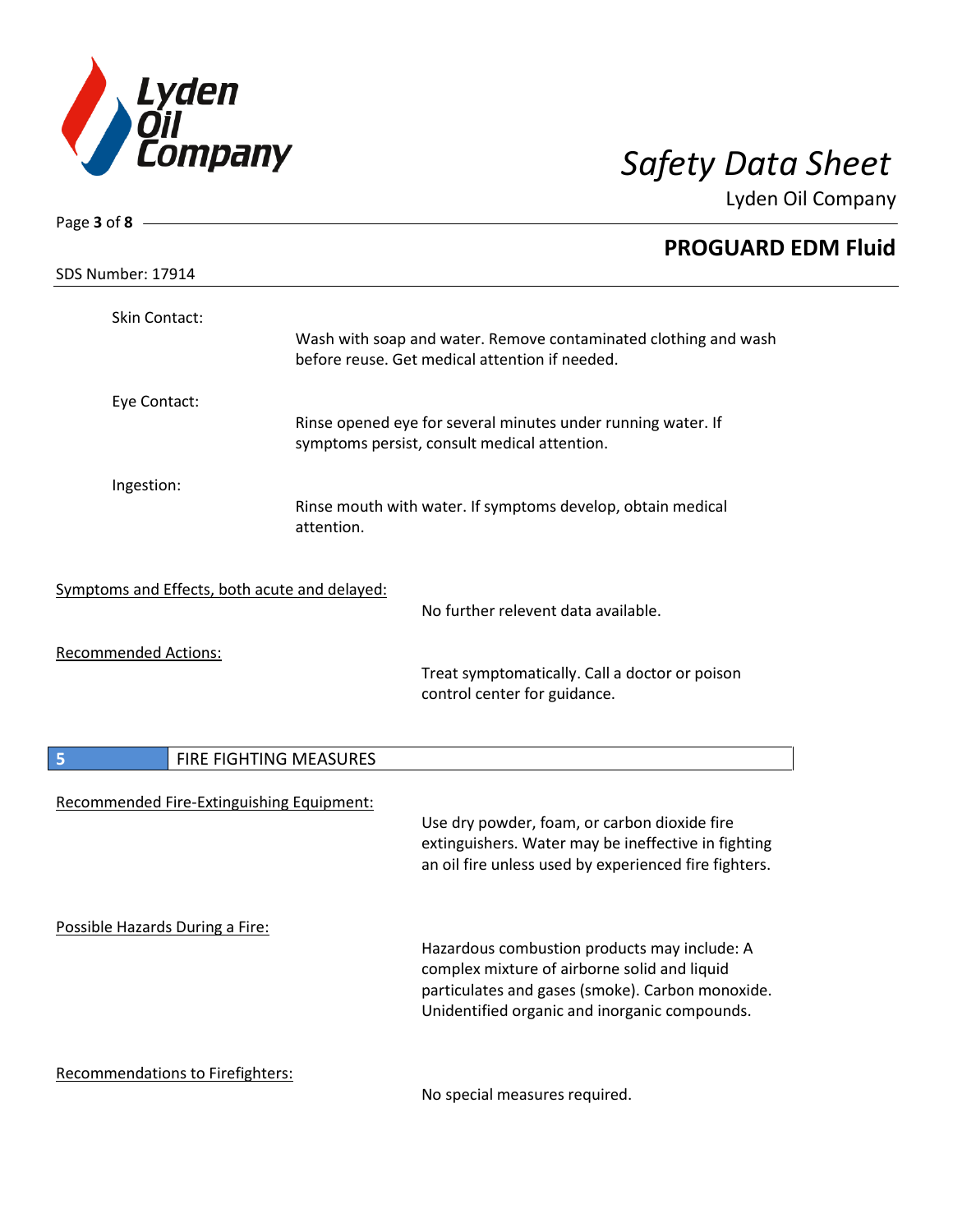

Lyden Oil Company

SDS Number: 17914

Page **4** of **8**

 $\overline{\phantom{a}}$ 

 $\overline{\phantom{a}}$ 

| 6                                 | <b>ACCIDENTAL RELEASE MEASURES</b>      |                                                                                                                     |
|-----------------------------------|-----------------------------------------|---------------------------------------------------------------------------------------------------------------------|
| <b>Personal Precautions:</b>      |                                         |                                                                                                                     |
|                                   |                                         | Avoid contact with skin, eyes, and clothing.<br>Keep away from sources of ignition.                                 |
| <b>Emergency Procedures:</b>      |                                         |                                                                                                                     |
|                                   |                                         | Contain spilled material, collect in suitable and<br>properly labled containers.                                    |
| <b>Environmental Precautions:</b> |                                         |                                                                                                                     |
|                                   |                                         | Do not allow to reach sewage system or any water<br>course.                                                         |
|                                   |                                         | Do not allow to enter ground waters.                                                                                |
| Cleanup Procedures:               |                                         | Pick up excess with inert absorbant material.                                                                       |
| 7                                 | <b>HANDLING AND STORAGE</b>             |                                                                                                                     |
| <b>Handling Precautions:</b>      |                                         |                                                                                                                     |
|                                   |                                         | Handle with care and avoid spillage on the floor.<br>Do not cut, weld, drill, grind, braze, or solder<br>container. |
| <b>Storage Requirements:</b>      |                                         |                                                                                                                     |
|                                   |                                         | Keep container tightly sealed.<br>Keep away from sources of ignition.                                               |
| 8                                 | EXPOSURE CONTROLS / PERSONAL PROTECTION |                                                                                                                     |
| <b>Exposure Limits:</b>           |                                         |                                                                                                                     |
|                                   | No data available.                      |                                                                                                                     |
|                                   |                                         |                                                                                                                     |

All ventilation should be designed in accordance with OSHA standard (29 CFR 1910.94).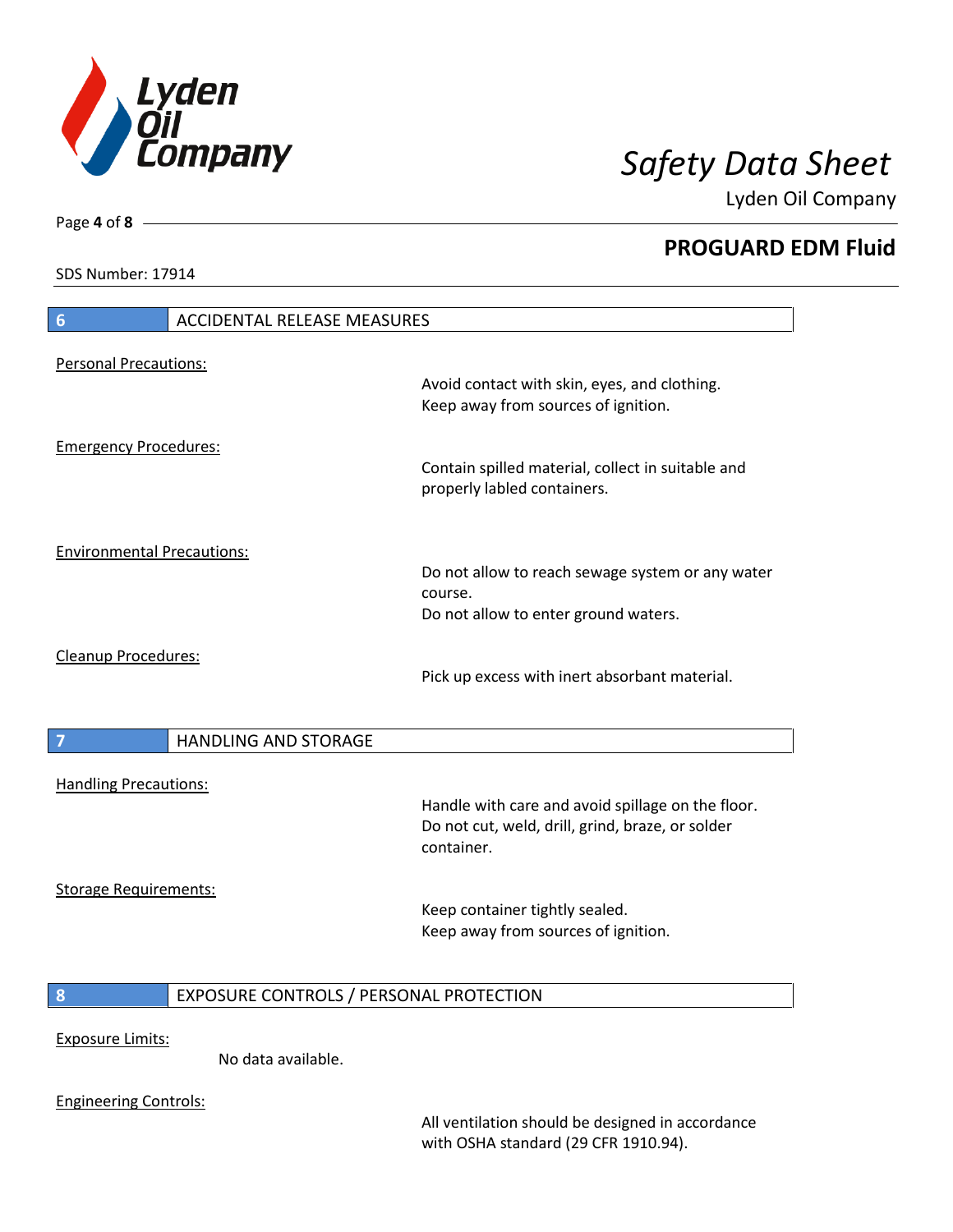

Lyden Oil Company

SDS Number: 17914

Page **5** of **8**

Personal Protective Equipment:

Wash hands before breaks and at the end of work. Use safety glasses and gloves.

### **9** PHYSICAL AND CHEMICAL PROPERTIES

| Color:                        | Clear              |
|-------------------------------|--------------------|
| Physical State:               | Liquid             |
| Odor:                         | Data not available |
| Odor Threshold:               | Data not available |
| pH:                           | Data not available |
| <b>Melting Point:</b>         | Data not available |
| <b>Boiling Point:</b>         | $>425^\circ$ F     |
| <b>Boiling Range:</b>         | Data not available |
| Flash Point:                  | Data not available |
| <b>Evaporation Rate:</b>      | Data not available |
| Flammability:                 | Data not available |
| Flammability Limits:          | Data not available |
| Vapor Pressure:               | Data not available |
| Vapor Density:                | Data not available |
| <b>Relative Density:</b>      | Data not available |
| Solubilities:                 | Insoluble in water |
| <b>Partition Coefficient:</b> | Data not available |
| Auto-Ignition Temperature:    | Data not available |
| Decomposition Temperature:    | Data not available |
| Viscosity:                    | Data not available |

# **10** STABILITY AND REACTIVITY Stability: Stable under normal conditions. Reactivity: Not reactive under normal conditions. Conditions to Avoid: Extreme temperature, sparks, open flame, and direct sunlight.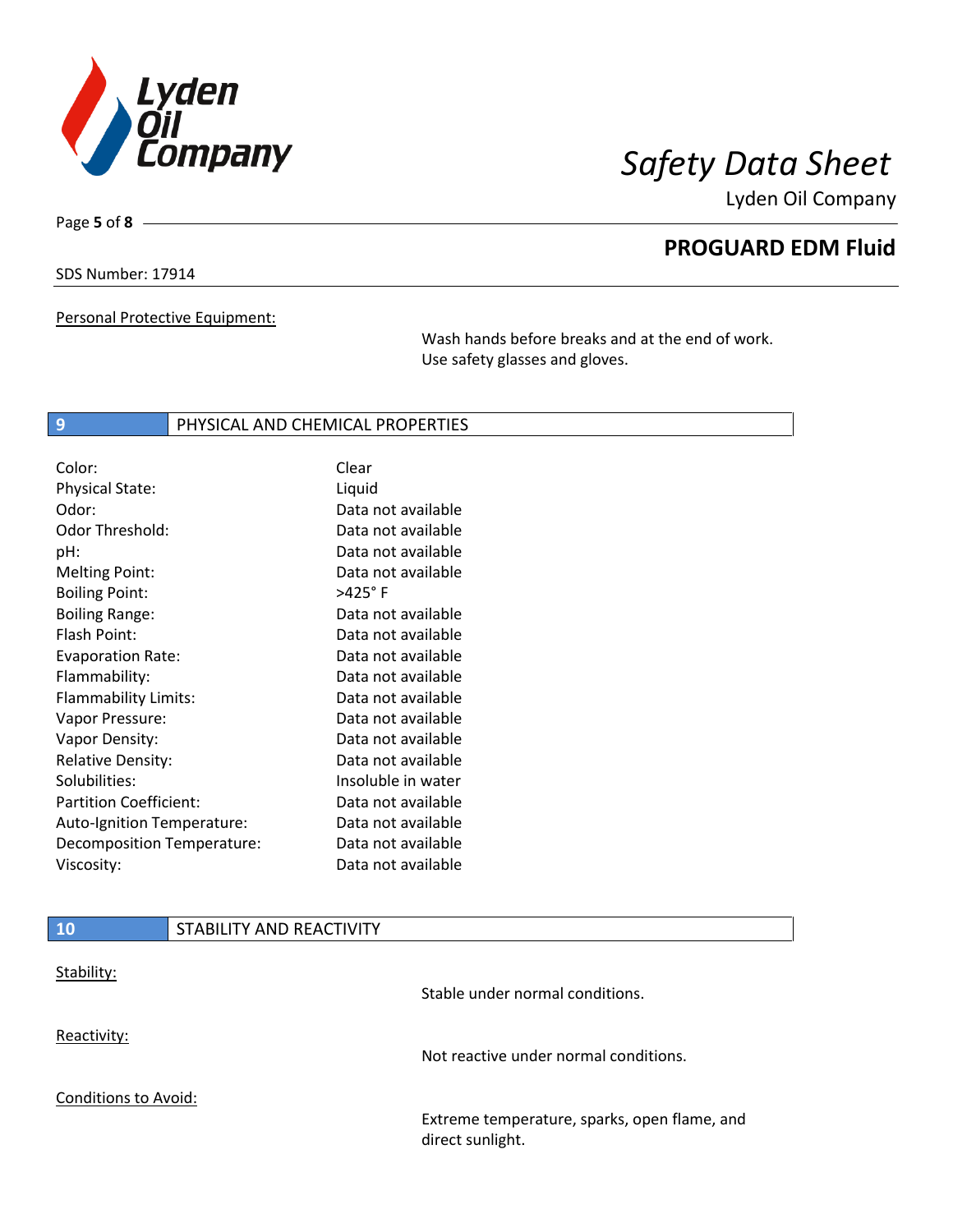

| Page 6 of $8 -$                               |                                                                         |
|-----------------------------------------------|-------------------------------------------------------------------------|
|                                               | <b>PROGUARD EDM Fluid</b>                                               |
| SDS Number: 17914                             |                                                                         |
| <b>Hazardous Reactions:</b>                   |                                                                         |
|                                               | No known hazardous reactions.                                           |
| Incompatible Materials:                       |                                                                         |
|                                               | No further relevant information available.                              |
| <b>Decomposition Products:</b>                |                                                                         |
|                                               | Hazardous decomposition products are not<br>expected to form.           |
| <b>TOXICOLOGICAL INFORMATION</b><br><b>11</b> |                                                                         |
|                                               |                                                                         |
| Routes of Exposure:                           | Skin and eye contact are the primary routes of                          |
|                                               | exposure although exposure may occur following<br>accidental ingestion. |
| <b>Exposure Effects:</b>                      |                                                                         |
|                                               | Repeated skin contact may cause dermatitis or an<br>oil acne.           |
| <b>Measures of Toxicity:</b>                  |                                                                         |
|                                               | No test data available.                                                 |
| Carcinogenic/Mutagenic Precautions:           |                                                                         |
|                                               | Non-carcinogenic and not expected to be<br>mutagentic.                  |
| 12<br><b>ECOLOGICAL INFORMATION</b>           |                                                                         |
|                                               |                                                                         |
| <b>Ecological Precautions:</b>                | Avoid exposing to the environment.                                      |
| <b>Ecological Effects:</b>                    |                                                                         |
|                                               | No specific environmental or aquatic data available.                    |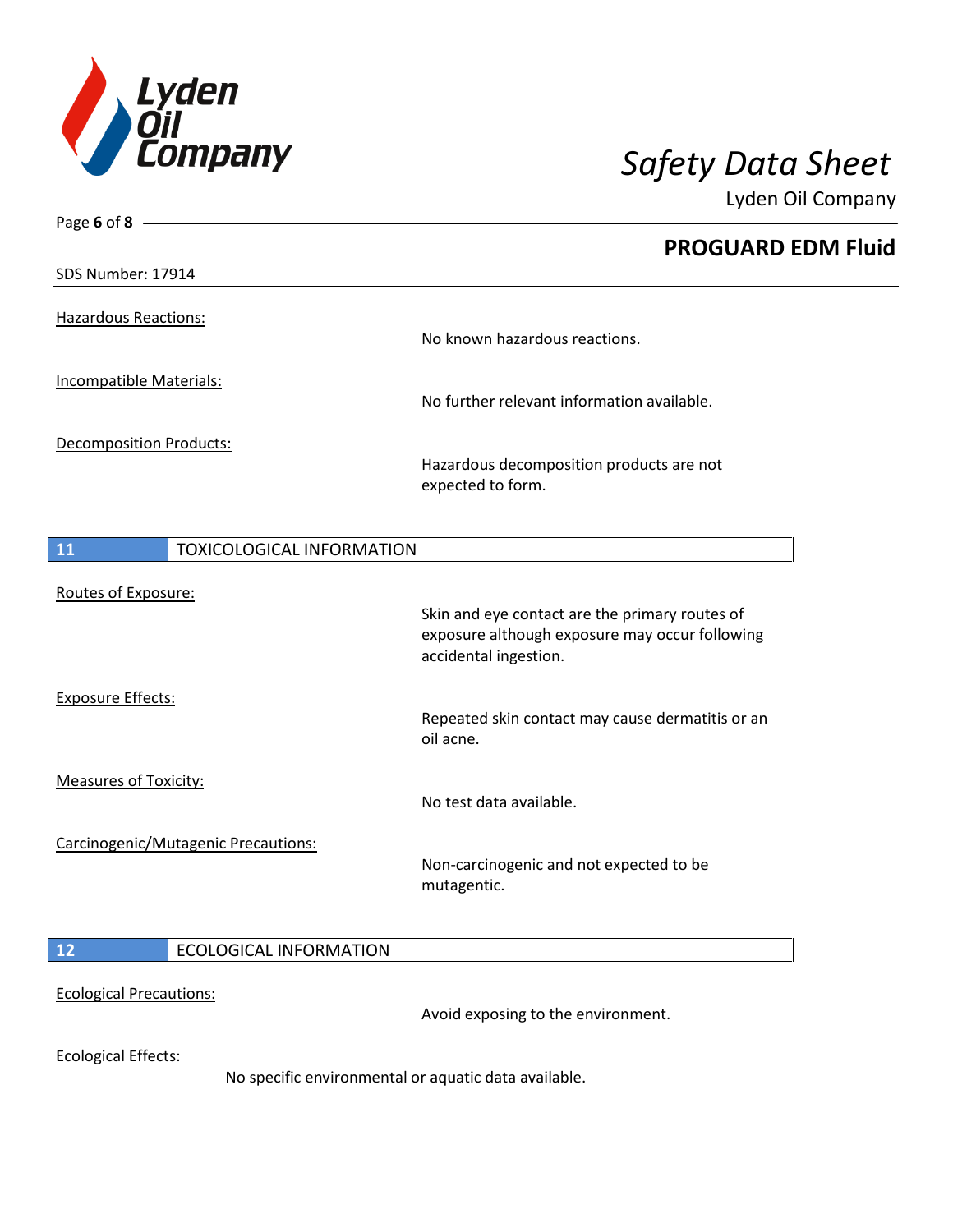

Lyden Oil Company

SDS Number: 17914

Page **7** of **8**

| 13                                                         | <b>DISPOSAL CONSIDERATIONS</b>           |                                                                                             |
|------------------------------------------------------------|------------------------------------------|---------------------------------------------------------------------------------------------|
| Disposal Methods:                                          |                                          |                                                                                             |
|                                                            |                                          | Dispose of waste material in accordance with all<br>local, state, and federal requirements. |
| <b>Disposal Containers:</b>                                |                                          | Use properly approved container for disposal.                                               |
| <b>Special Precautions:</b>                                |                                          | Do not flush to surface waters or drains.                                                   |
| 14                                                         | <b>TRANSPORT INFORMATION</b>             |                                                                                             |
|                                                            |                                          |                                                                                             |
| <b>UN Number:</b>                                          | Data not available<br>Data not available |                                                                                             |
| <b>UN Shipping Name:</b><br><b>Transport Hazard Class:</b> | Data not available                       |                                                                                             |
| Packing Group:                                             | Data not available                       |                                                                                             |
| <b>Environmental Hazards:</b>                              |                                          |                                                                                             |
|                                                            |                                          | Data not available                                                                          |
| <b>Bulk Transport Guidance:</b>                            |                                          |                                                                                             |
|                                                            |                                          | Data not available                                                                          |
| <b>Special Precautions:</b>                                |                                          |                                                                                             |
|                                                            |                                          | Not regulated by DOT.                                                                       |
|                                                            |                                          |                                                                                             |

This material and all of its components are listed on the Inventory of Existing Chemical Substances under the Toxic Substances Control Act.